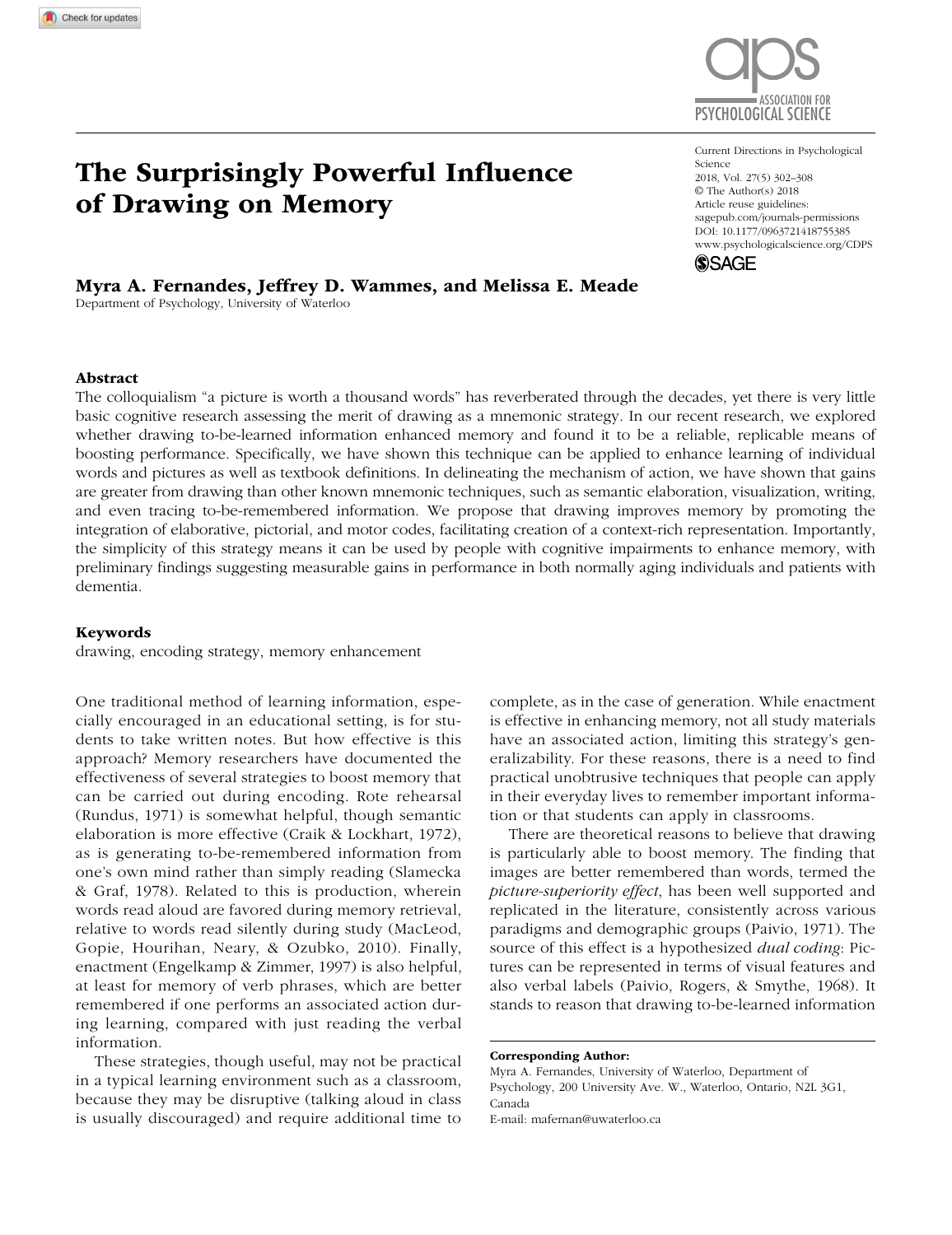would also elicit dual coding and may in fact be even more beneficial because it requires motoric as well as elaborative processing or coding to create one's unique, personal depiction of target information.

Early evidence supporting this claim comes from Paivio and Csapo's (1973) work, in which free recall was enhanced for words that were drawn versus written at encoding. Later work (Peynircioğlu, 1989) revived the study of drawing as a memory facilitator, showing that creating drawings of scenes improved memory relative to rating or verbally describing them. However, because Peynircioğlu's retrieval task involved reproducing a drawing of the original image, the observed benefit might not have been attributable to drawing per se but rather to transfer-appropriate processing (Morris, Bransford, & Franks, 1977). There are also analogous findings about the usefulness of drawing in the educational literature (see Van Meter & Garner, 2005, for a review). Thus, while there is preliminary evidence that drawing may improve memory, there is sparse evidence for how or why.

## Establishing the Drawing Effect

Across several studies, we systematically examined whether drawing pictures depicting to-be-remembered information boosted memory more than other encoding strategies did. In our work, participants were typically presented with at least 30 words in succession (e.g., "truck," "pear"), each preceded by a prompt indicating the encoding strategy to apply to the word and with the time allotted per trial matched. The memory test was typically incidental, except where otherwise indicated. In our first demonstration of the effect (Wammes, Meade, & Fernandes, 2016), we compared the influence of drawing and writing prompts, presented intermixed during encoding, allowing 40 s per trial. A prompt of "draw" meant the participant was to draw a picture on a pad of paper to illustrate the word on the screen and to continue adding detail until the next prompt was presented. A prompt of "write" meant they were to write out the word multiple times. Alternate instructions were explored in a subsequent experiment, in which writing was to be embellished and drawing to be repeated. In both experiments, words drawn relative to written at encoding were better recalled. The effect also proved generalizable, even when conducted in a lecture hall with groups of 10 to 30 participants, establishing drawing as an effective and reliable encoding strategy, far superior to writing.

## Ruling Out Alternate Mechanisms

Having documented a replicable drawing effect, we aimed to contrast the magnitude of the memory boost with that from other kinds of encoding strategies to determine whether the benefit could be explained by invoking these other modes of processing rather than by drawing per se (Wammes et al., 2016). We first considered whether drawing improved memory simply as a result of adding visual imagery, as dual-code theory suggests is the case for pictures (Paivio, 1971). To test this, we introduced alternate encoding trial types, wherein participants were asked to either visualize a study word or simply view pictures of the presented words. We speculated that creating a mental image or viewing a picture would boost memory relative to writing, though not as dramatically as our drawing manipulation. When drawing, participants indeed must create a mental image of the word but also perform the mechanistic process of moving their pencil to create an image, which provides motor information, perhaps akin to a muted enactment effect. As shown in Figure 1, drawing led to recall performance that was superior not only to writing but also to visual imagery and viewing pictures.

Next, we sought to determine whether the drawing effect occurred because it invoked enhanced semantic analysis, which is known to improve subsequent memory more than superficial encoding (Craik & Lockhart, 1972). To do so, we compared drawing with an encoding task in which participants had to list semantic characteristics of the target word when prompted. As shown in Figure 1, recall of words from draw trials surpassed recall of words from list trials, suggesting that the effect of drawing cannot be dismissed as simply being due to a deep (semantic) level of processing. In the following two experiments (Wammes, Meade, & Fernandes, 2018), we switched to intentional encoding to facilitate comparison with other established effects thought to be driven by distinctiveness. In these experiments, we demonstrated that drawing exerts its beneficial effects on memory even when participants were allowed only a fraction of the time (4 s) to draw and when the manipulation was applied between subjects, a change that often undermines several well-replicated effects (McDaniel & Bugg, 2008).

## Academic Materials

Graphic representation, especially in science texts, can benefit later learning (Scaife & Rogers, 1996). Accordingly, we aimed to determine whether the drawing effect previously observed for individual words (Wammes et al., 2016) would generalize to the learning of lengthier definitions of academic terms consisting of nouns, verbs, and adjectives, together describing a concept. As described by Wammes, Meade, and Fernandes (2017), participants were given 20 terms and prompted to either draw a picture representing a given definition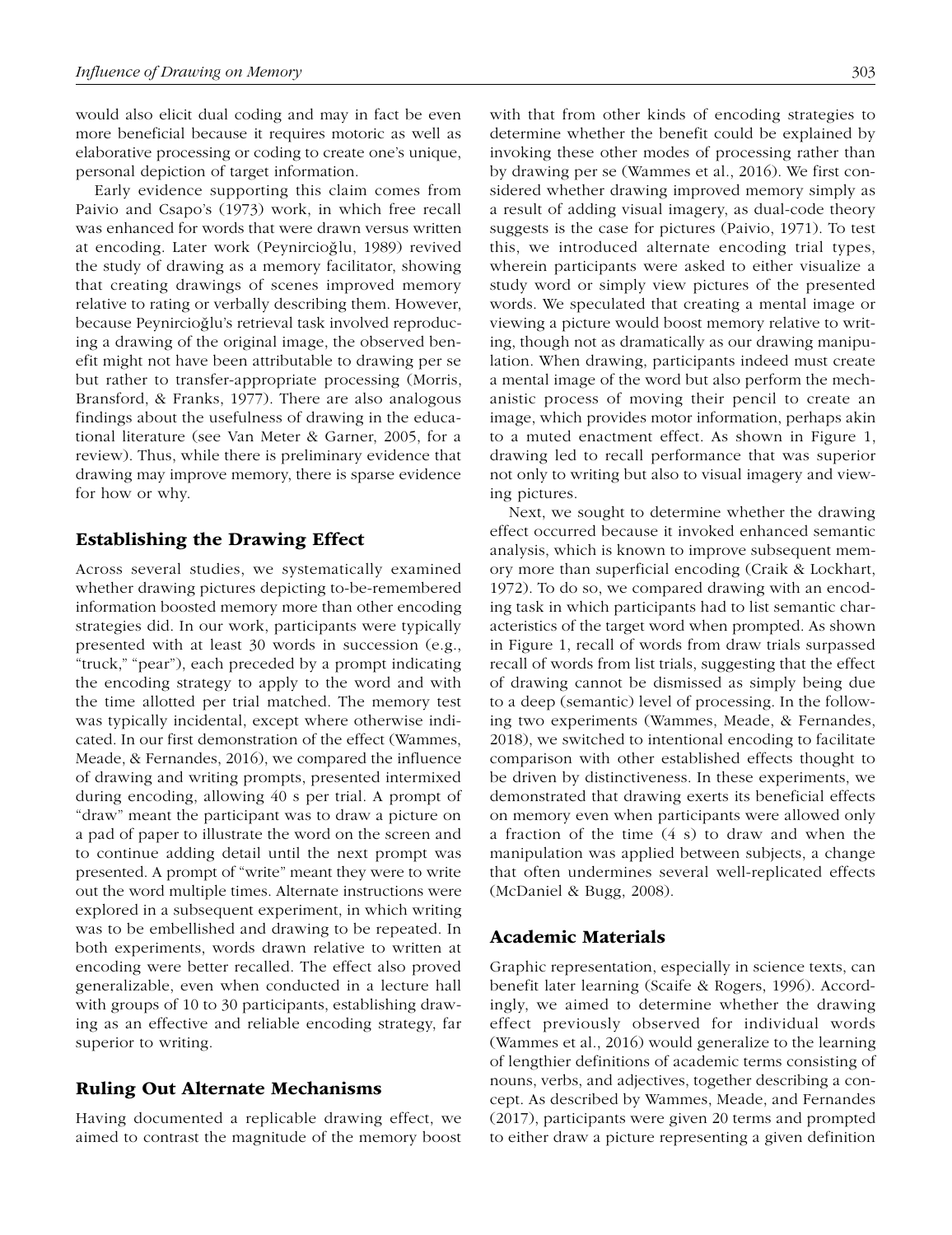

Fig. 1. Proportion of words recalled following encoding instructions to draw, write, visualize, view, or list related characteristics of to-beremembered target words in multiple experiments in younger adults, as reported by Wammes, Meade, and Fernandes (2016). In all cases, words were best remembered when they were drawn at encoding. Error bars show standard errors of the mean.

or write it verbatim, with trial types intermixed. For example, participants had 60 s to either write the definition of "spore" or "isotope" or to draw an image representing that concept.

As with individual words, drawing conferred a reliable memory advantage relative to verbatim writing, even when we controlled (in separate follow-up experiments) for participants' preexisting familiarity with the terms and even when we invented novel fictitious terms, thus removing the influence of familiarity. As with single words, we reasoned that drawing facilitates retention, at least in part, because it requires elaboration on the meaning of the term and translating the definition to a new form (a picture). In line with this interpretation, our study showed that paraphrasing our given definitions (rewriting in one's own words), which like drawing and in contrast to verbatim writing, requires self-generated elaboration, led to memory performance that was comparable with that following drawing. Together, these experiments suggest that using transcription as a note-taking method to retain newly learned information is not the most effective practice and that creating drawings of information is a viable, and much more efficacious, mnemonic strategy.

## Mechanism of Action

We propose that drawing improves memory by encouraging a seamless integration of elaborative, motoric, and pictorial components of a memory trace. That is, to transfer a word into a drawn visual representation, one must elaborate on its meaning and semantic features, engage in the actual hand movements needed for drawing (motor action), and visually inspect one's created picture (pictorial processing). We argue that the mechanism driving the drawing effect is one that promotes the seamless integration of these codes, or modes of representation, into one cohesive memory trace, and it is this that facilitates later retrieval of the studied words.

For this integrated-trace hypothesis to be plausible, however, participants must be able to retrieve specific contextual information from the initial encoding experience to a greater extent when they had drawn, relative to written, target items. That is, they must have a detailed recollection, as opposed to a more general feeling of familiarity (Yonelinas, 2002). To test whether drawing indeed improves contextual memory (i.e., recollection), we recently conducted a study (Wammes et al., 2018) in which we employed multiple variants of recognition memory tasks: source memory decisions, identifying whether a word was drawn or written during encoding; the remember-know-new paradigm, indicating whether memory is accompanied by contextual features from encoding ("remember") or not ("know"); and a response-deadline procedure, wherein responses are forced into a time frame that is thought to precede recollection (Sauvage, Beer, & Eichenbaum, 2010).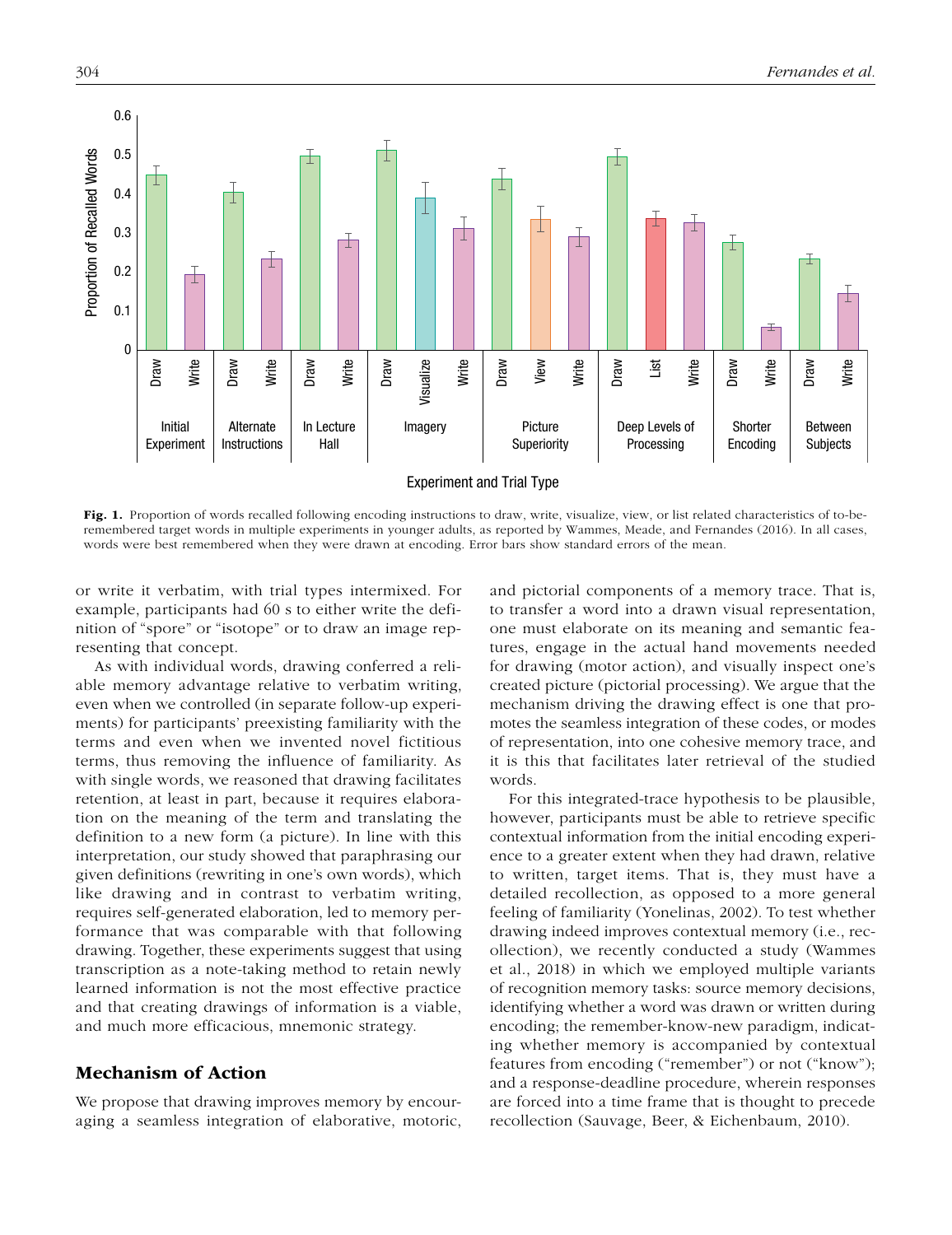Though each variant has its own strengths and weaknesses, they converged on the same conclusion: Drawing was associated with better recognition than writing, and this was largely driven by detailed, context-rich recollections. Specifically, drawing led to better identification of the source of the memory and a higher number of "remember" responses. When recognition responses were speeded (to limit the contribution of recollective processes), the benefit of drawing was substantially smaller or absent. Taken together, these experiments suggest that drawing improves memory by providing vivid contextual information that can later be called on to aid retrieval.

## The Components of Drawing

Considering an integrated-components mechanism, we reasoned in subsequent work (Wammes et al., 2017; Wammes, Jonker, & Fernandes, 2018) that memory performance would scale linearly with the number of components invoked by a given encoding strategy (Fig. 2). We tested this idea across two experiments, using intentional encoding, by designing trial types that systematically varied the presence or absence of each of



Fig. 2. The integrated-components model of the drawing effect. In this model, the beneficial effects of drawing, over and above basic verbal memory ("v"), are driven by the integrated contributions of elaborative, motoric, and pictorial information. The *draw* trial type lies at the intersection, as it engages all three components. The *trace* trial type lies at the intersection of the motoric and pictorial components, as it does not require elaborative thought. A purely motoric task ("x") as well as a task that involves only elaborative and pictorial information ("y") without undermining the elaborative process is difficult, if not impossible, to design. The model predicts additive effects on memory from inclusion of each type of processing at encoding, with drawing seamlessly integrating the components, resulting in a boost to performance over and above the additive effects.

the three proposed components (elaborative, motor, pictorial). In addition to the draw, write, view, and imagine (visualize) trial types, two additional ones were devised. In trace trials, participants encoded to-beremembered words by tracing over a faint line drawing depicting the object, and in blind-drawing trials, participants drew each word in an auditorily presented study list but did not see the outcome. The trace trial type thus required motor action and pictorial processing, but not semantic elaboration. The blind-drawing trial type required elaboration and motor action, but not pictorial processing.

We introduced a 2-day delay between study and recognition test and, remarkably, still found robust benefits of drawing relative to the other encoding strategies. Our baseline measure was memory following the write trial type. Adding an elaborative (imagine trials) or pictorial (view trials) component increased memory by a small margin, and adding a second component (trace and blind drawing) increased memory significantly more. Over and above these two trial types, drawing improved memory more still, ostensibly as a result of adding the remaining third component. In other words, memory scaled up as components were added to the encoding task. A secondary finding was that drawing sometimes led to better memory than the three components combined, suggesting that there may be some additional benefit of drawing resulting from the seamless integration of these components.

## Drawing Benefits to Memory in Aging Populations

It is well known that episodic memory abilities decline with increasing age (Light, 1991). The provision of rich pictorial stimuli at encoding, however, has been shown to enhance memory (Luo, Hendriks, & Craik, 2007), and picture-superiority effects are typically larger in older adults (Ally et al., 2008). In another study (Meade, Wammes, & Fernandes, in press), we reasoned that incorporating visuo-perceptual information into the memory trace, by drawing pictures at study, increases its reliance on visual sensory regions. These regions are relatively intact in normal aging (Raz et al., 2005). Therefore, older adults may stand to benefit differentially from this encoding strategy. In Experiment 1 of that research, we computed the proportion of each person's recall for words drawn rather than written at encoding. We indeed found a significant interaction between age and encoding trial type; specifically, older adults reported a larger proportion of words that were drawn at encoding than did younger adults. Within that study we also showed, using a remember-know-new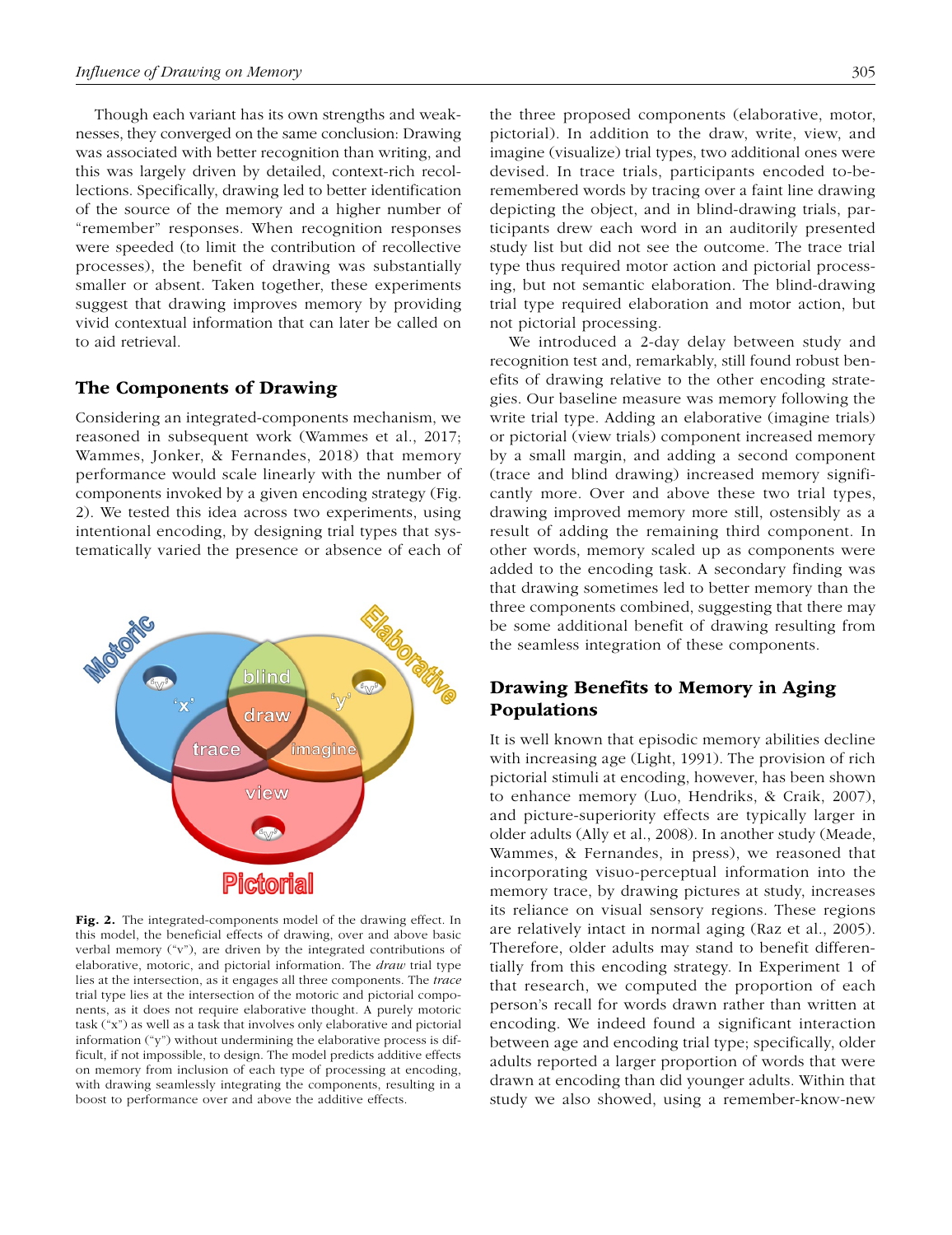

Fig. 3. Results from Meade, Wammes, and Fernandes (in press). The proportion of words recalled that were written and drawn at encoding (a) is shown for both younger and older adults. The average number of words recognized on a remember-know-new recognition test (b) is shown for words that were written or drawn at encoding, separately for younger and older adults. Hit rates are shown both for recollectionbased recognition decisions and for familiarity-based recognition decisions. In both graphs, error bars show standard errors of the mean.

recognition test, that the age groups did not differ in hit rate or endorsements of recollection-based responses to drawn words. In contrast, compared with young adults, seniors had a significant deficit in memory (hit rate and recollection) for words that were written at encoding. This suggests that drawing has the power to reduce age differences in recollection (Fig. 3).

We have since gone on to explore (Meade & Fernandes, 2018) whether drawing could be profitably used in a population of senior citizens with a diagnosis of dementia. We asked 13 patients in a long-term care facility to either draw or write 60 words (intermixed) that were read aloud by an experimenter. As can be seen from the samples of their drawings in Figure 4, the quality was relatively poor and, in some cases, consisted of little more than some scribbles on a page. Remarkably, however, memory performance showed a massive benefit for words that had been drawn rather than written at encoding. Although overall recall was predictably low, the words that they did manage to remember were almost exclusively those drawn at encoding. Recognition memory showed an advantage in the same direction as recall. Such patterns highlight the powerful influence of drawing on memory in the most compromised of patient populations.

In most of our experiments, we administered the Vividness of Visual Imagery Questionnaire (VVIQ; Marks, 1973), which quantifies drawing experience and assesses individual differences in the ability to create mental images of items and scenes. Interestingly, neither the VVIQ nor drawing experience was significantly correlated with memory performance. Indeed, there was a variety of skill level displayed in people's drawn images, yet the benefit was comparable in magnitude across individual differences in artistic tendencies and ability. This suggests that the benefit one can achieve from drawing during encoding applies regardless of one's artistic talent.

Overall, our results show that drawing should be considered among the ranks of generation (Slamecka & Graf, 1978), enactment (Engelkamp & Zimmer, 1997), and production (MacLeod et al., 2010) effects. The observed gains in memory performance apply consistently across tasks, settings, and populations and occur within as well as between subjects. Strikingly, drawing also requires no more than 4 s to provide a benefit. Taken together, the evidence provided here demonstrates that drawing is a robust encoding strategy that can, and does, improve memory performance dramatically.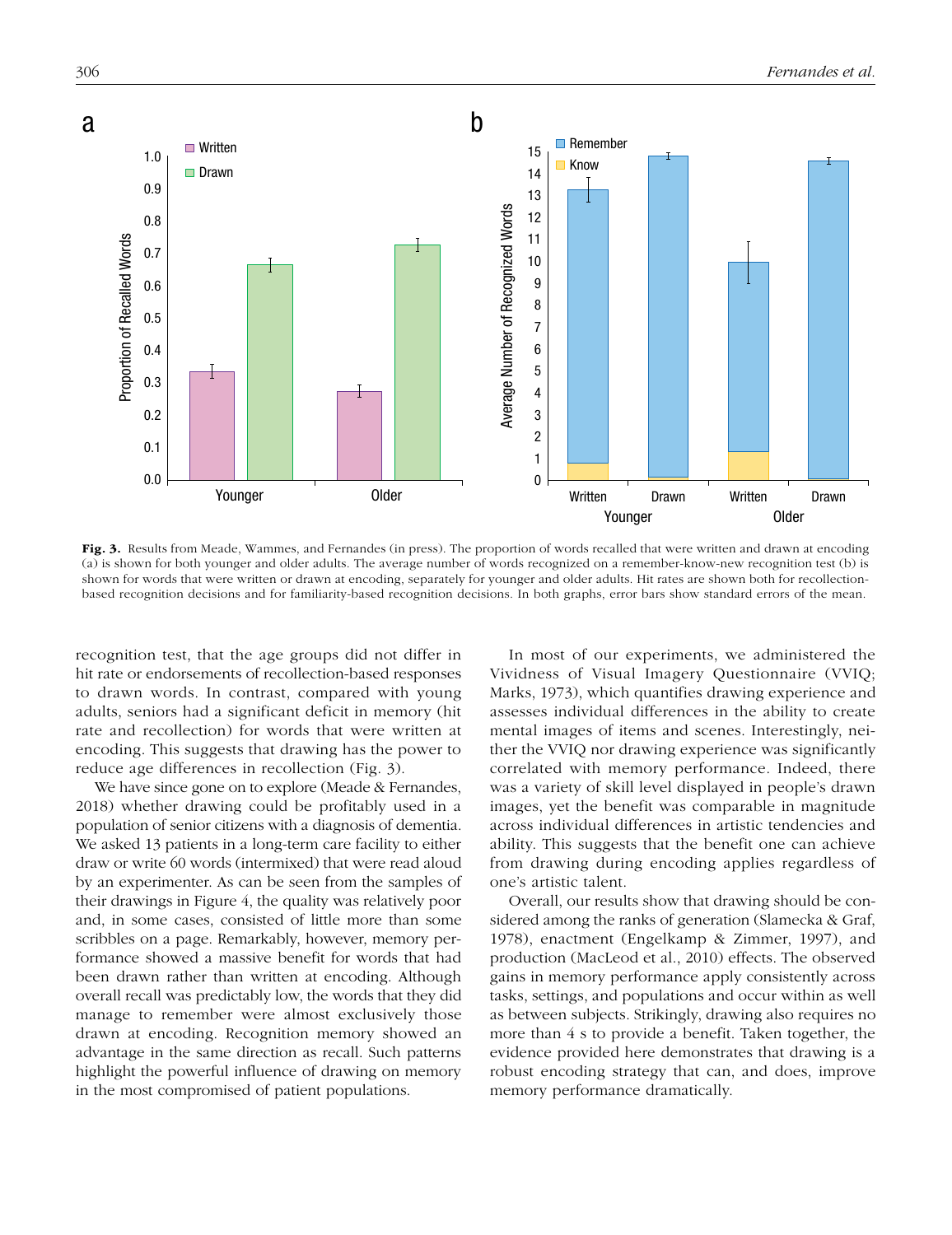

Fig. 4. Samples of to-be-remembered targets that were either drawn or written at encoding. Starting from the top, the first row shows samples of young adults' drawings of words, as well as their writings in response to an instruction to add detail to their productions (Wammes, Meade, & Fernandes, 2016). The second row shows samples from separate trials on which participants were asked to repeatedly draw or write, given 40 s of allotted encoding time per word (Wammes et al., 2016). Samples in the third row are from trials in which young adults either drew or wrote definitions for concepts (Wammes, Meade, & Fernandes, 2017). The fourth row shows words drawn or repeatedly written by normally aging adults (Meade, Wammes, & Fernandes, in press). The fifth row shows attempted drawings from patients with dementia, as well as productions in the repeated-writing encoding trials (Meade & Fernandes, 2018). In all cases, memory was significantly enhanced following an instruction to draw.